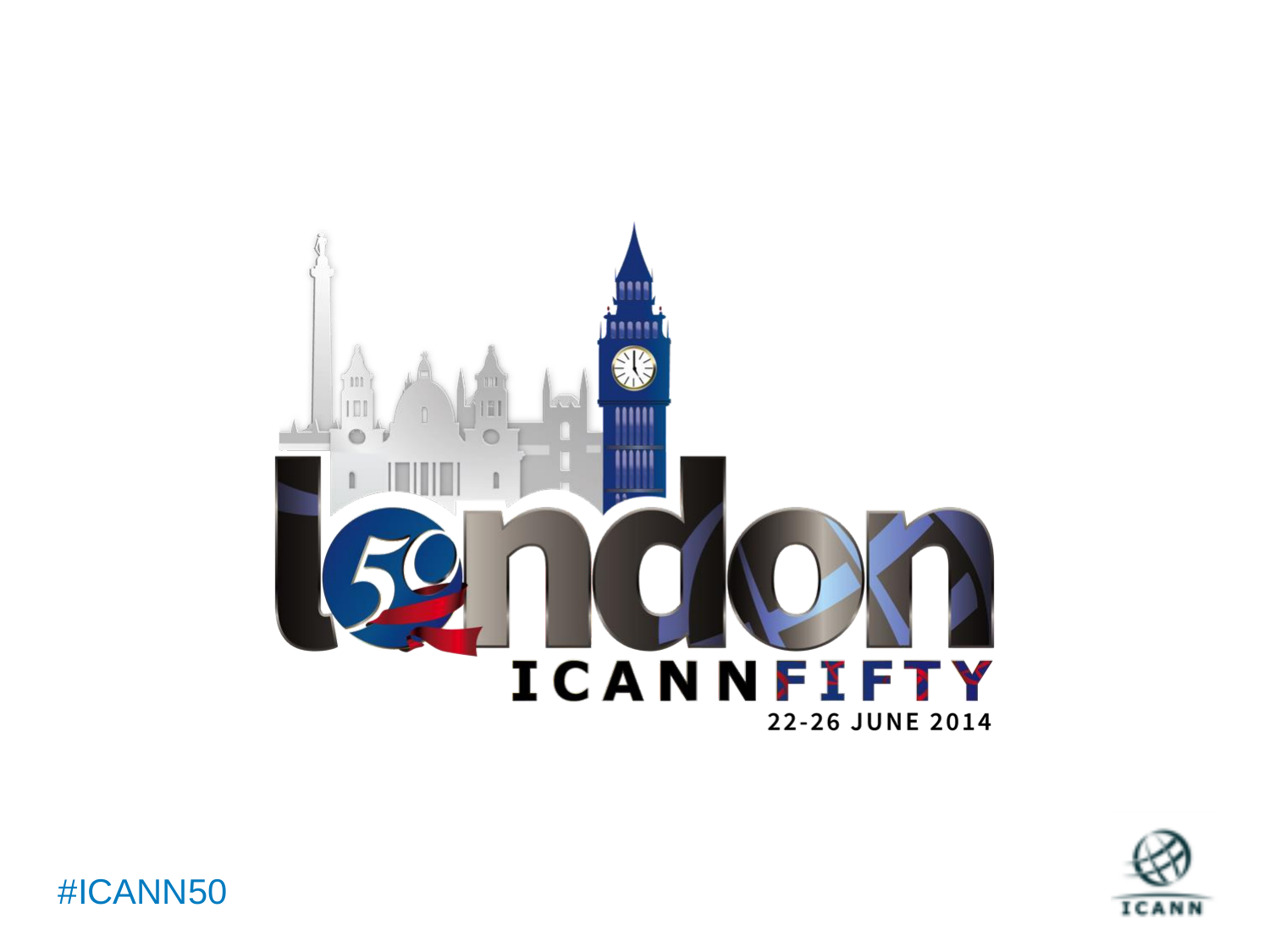Contractual Compliance

68

**BOO** 

....

 $\bullet\bullet$ 

**SS** 

۸

 $\bullet$ 

8888

....

⋒

.

۰  $\bullet$ .

66

 $\bullet$   $\bullet$ 

.:

. . .

.

 $00000$ 

Ŏ Б

●

●

...

**....** 

...

 $\bullet$ ā

61

۰ **IPC Meeting** 

.....

 $\bullet$ 

 $\bullet\quadbullet\bullet$ **OB60** 

 $\bullet$ 

- -

⋒

....

999

....

...

00000000

**\*\*\*\*\*** 

8888

Tuesday, 24 June 2014 $\circ$  .

88

88

...

80

.....

 $\bullet$ 

....

 $\bullet \bullet \bullet \bullet$ 

●

 $\bullet$ 

 $\bullet$ 

808 Ō

....

..........

......

 $\bullet\bullet\bullet\bullet\bullet\bullet$ 

 $\bullet$ O) **Signed** 

 $\bullet\circ\circ$ 00.

 $\bullet\bullet\bullet$ 

...

**assassa** 

....

68

 $\bullet$ 

. . .

. ...

-60 888

 $\bullet$ 

88



Text

66

āe.

,,,,

88

888

۸

 $000$ 

 ${\color{red}\textbf{0.0000}}$ 

..



 $\begin{array}{cccccccccccccc} \bullet & \circ & \circ & \bullet & \circ & \circ & \circ \end{array}$ 

 $\bullet\bullet\bullet\circ$ ۸

.........

0Ŏ

 $\bullet\bullet\bullet\bullet$ 

....

88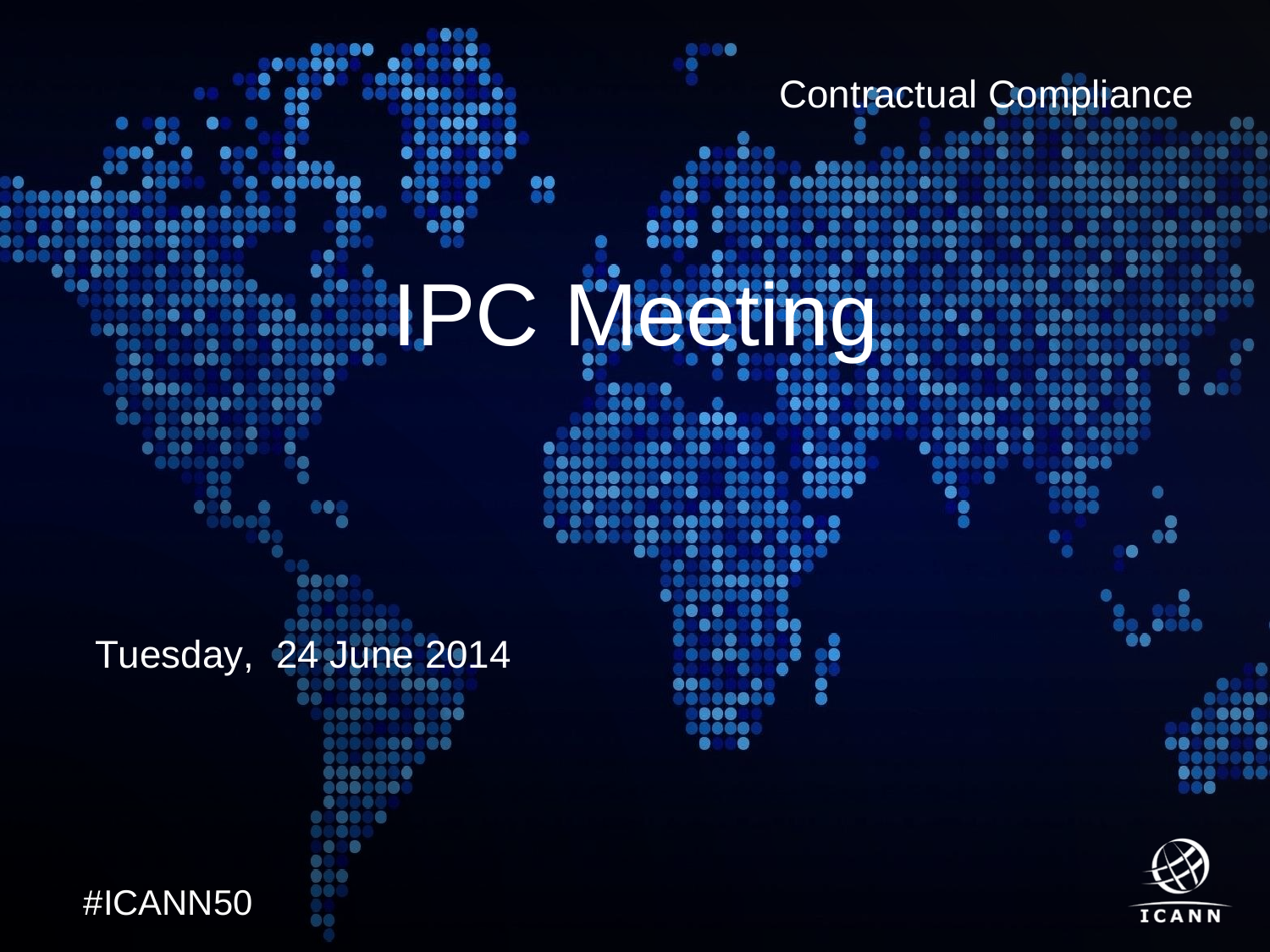## Contractual Compliance Update Since ICANN 49

- Ongoing efforts and alignment on 2013 RAA and the new Registry Agreement
- Launched a quality process to periodically confirm compliance for suspended domains related to Whois Inaccuracy complaints
- Contributed to policy and working groups
- Completed Year-2 Audit Program
- <span id="page-2-0"></span>• Completed new Registry Agreement Audit plan and Registry outreach

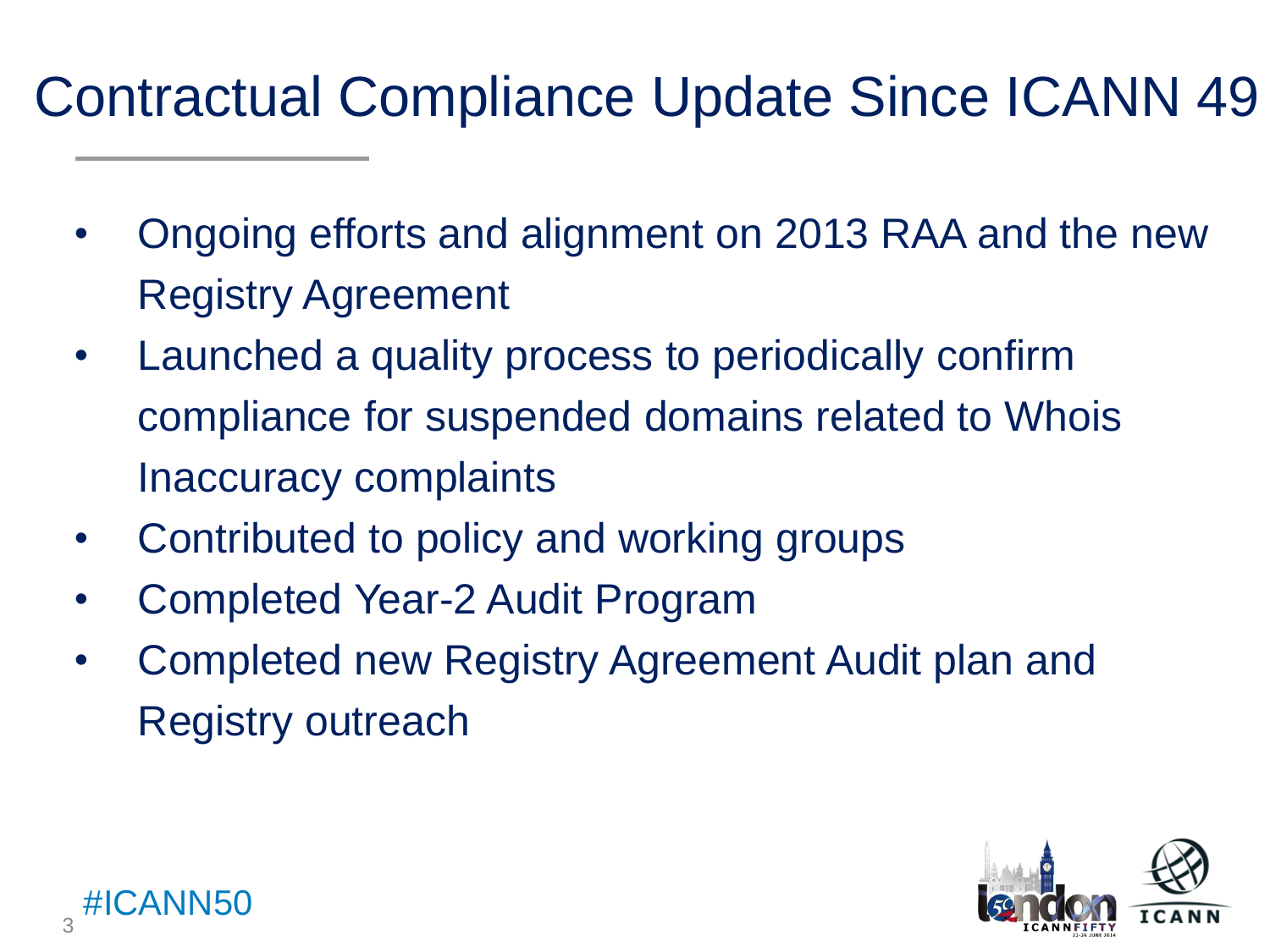#### Registrar Complaint Types **WHOIS INACCURACY 80.7% TRANSFER 12.8% WHOIS FORMAT 1.6% DOMAIN RENEWAL/RED EMPTION 1.4% DELETION 0.6% UDRP 0.5% DATA ESCROW 0.4% ABUSE 0.4% REGISTRAR CUSTOMER** NWHOIS **UNAVAILABLE SERVICE 0.2% 0.4% 0.3% FEES CONTACT 0.2% Misc 0.6% Complaint Distribution REGISTRAR Complaints Quantity** ABUSE 53 CEO CERTIFICATION 10 **CUSTOMER SERVICE** 23 DATA ESCROW 54 DNSSEC, IDN, IPV6 1 DOMAIN DELETION 75 **FAILURE TO NOTIFY 10** 20 FEES 22 PRIVACY/PROXY 16 REGISTRAR CONTACT **1999** 21 REGISTRAR INFO SPEC 16 16 REGISTRAR OTHER **8** RENEWAL/REDEMPTION 167 RESELLER AGREEMENT ASSESSED AT LOCAL STREET TRANSFER 1,558 UDRP 59 WHOIS FORMAT **189** WHOIS INACCURACY **19,828** WHOIS SLA 9 **Enforcements** Volume Breach 15 Volume Termination  $\vert$  0 **Registrar TAT (in days)** Avg TAT 1st Notice  $\vert$  12.6  $\vert$ Avg TAT 2nd Notice  $\vert$  5.6  $Avg$  TAT 3rd Notice  $\vert$  11.2 Contractual Compliance – Mar 2014 – May 2014

#ICANN50  $\Delta$ 

WHOIS UNAVAILABLE **1999 1999** Total Complaints Processed | 12,183 Total Complaints Closed 11,364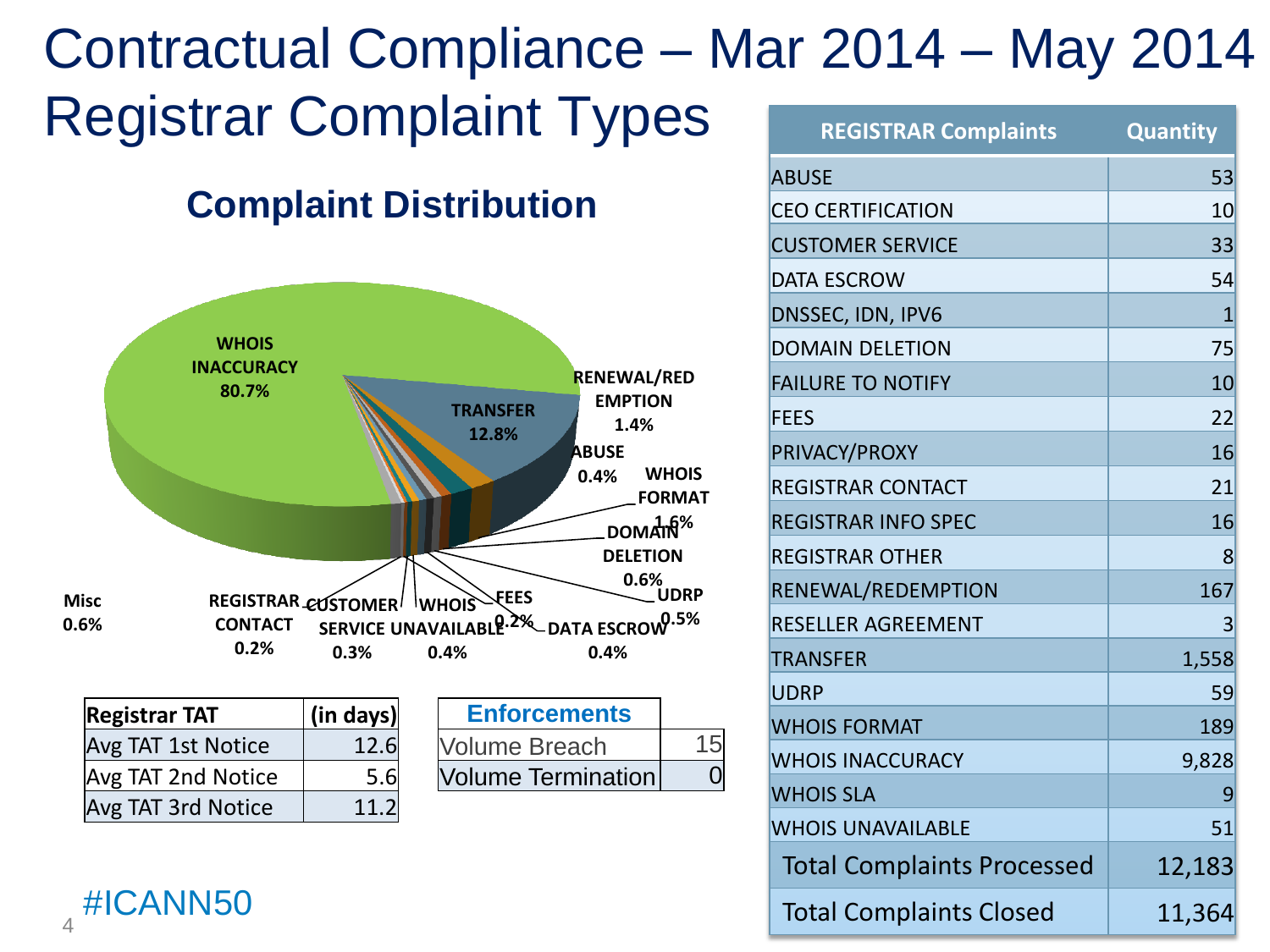#### **Registry Complaint Types** Contractual Compliance – Mar 2014 – May 2014 **REGISTRY Complaints Qty**



| <b>Registry TAT</b> | $\vert$ (in days) $\vert$ |
|---------------------|---------------------------|
| Avg TAT 1st Notice  | 6.6                       |
| Avg TAT 2nd Notice  | 2.9                       |
| Avg TAT 3rd Notice  | n/a                       |

|  | #ICANN50 |  |  |
|--|----------|--|--|
|  |          |  |  |

| <b>Registry TAT</b>       | (in days) | <b>Enforcements</b>           |     |
|---------------------------|-----------|-------------------------------|-----|
| <b>Avg TAT 1st Notice</b> | 6.6       | <b>Volume Breach</b>          |     |
| <b>Avg TAT 2nd Notice</b> | 2.9       | <b>Volume Termination</b>     |     |
| Avg TAT 3rd Notice        | n/a       |                               |     |
|                           |           | * 'Registry Other' breakdown: | Qty |
|                           |           | <b>Customer Service</b>       | 3   |
|                           |           | Pricing                       | 3   |
|                           |           | Invalid Registrar             |     |
|                           |           | <b>Publish Data</b>           |     |
| #ICANN50                  |           | <b>Miscellaneous</b>          | 13  |
| 5                         |           | TOTAI                         | 21  |

| <b>REGISTRY Complaints</b>           | <b>Qty</b>     |
|--------------------------------------|----------------|
| <b>ABUSE CONTACT DATA</b>            | $\overline{4}$ |
| <b>BULK REGISTRATION DATA ACCESS</b> | 14             |
| <b>BULK ZFA</b>                      | $\mathbf{1}$   |
| <b>CLAIMS SERVICES</b>               | 3              |
| <b>CODE OF CONDUCT</b>               | 22             |
| <b>DATA ESCROW</b>                   | 27             |
| <b>MONTHLY REPORT</b>                | 15             |
| PIC-DRP                              | $\overline{2}$ |
| <b>REGISTRY OTHER*</b>               | 21             |
| RESERVED/SLD NAMES                   | 52             |
| <b>RR-DRP</b>                        | 12             |
| <b>SLA</b>                           | $\overline{2}$ |
| <b>SUNRISE</b>                       | 10             |
| <b>URS</b>                           | 4              |
| <b>WILDCARD PROHIBITION</b>          | $\overline{2}$ |
| <b>ZONE FILE ACCESS</b>              | 27             |
| <b>Total Complaints Processed</b>    | 218            |
| <b>Total Complaints Closed</b>       | 197            |
|                                      |                |
|                                      | <b>ICANN</b>   |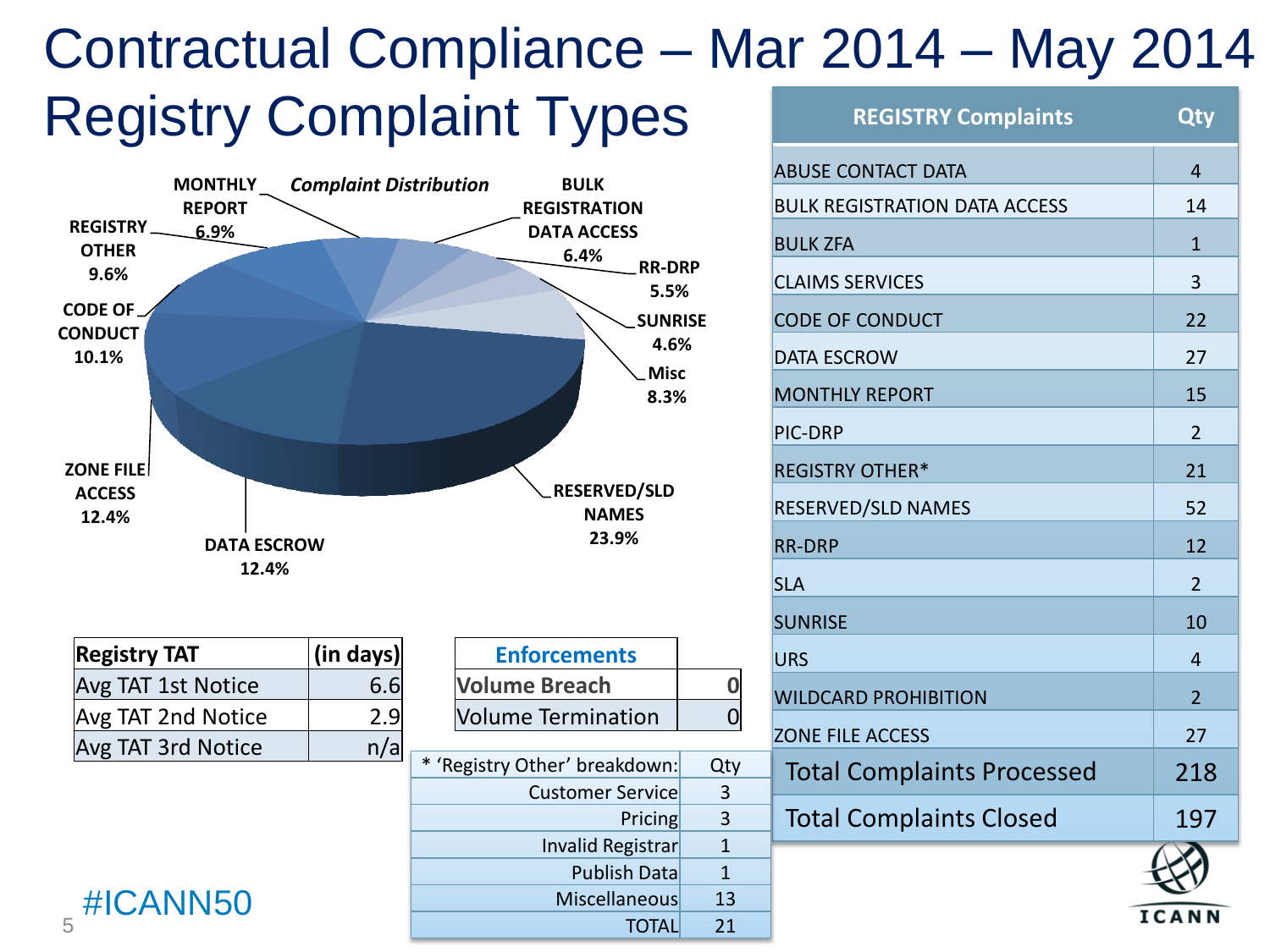## 2013 RAA Lessons Learned

- CEO Certification: filling out the form correctly
- 2013 RAA Whois Format: complying with standards
- Whois Accuracy: distinguishing verification/validation
- Abuse Reports: establishing investigative processes
- Registrar Information Specification: posting information
- Privacy/Proxy: ensuring separate legal entity
- UDRP: verifying with providers and preventing improper transfer

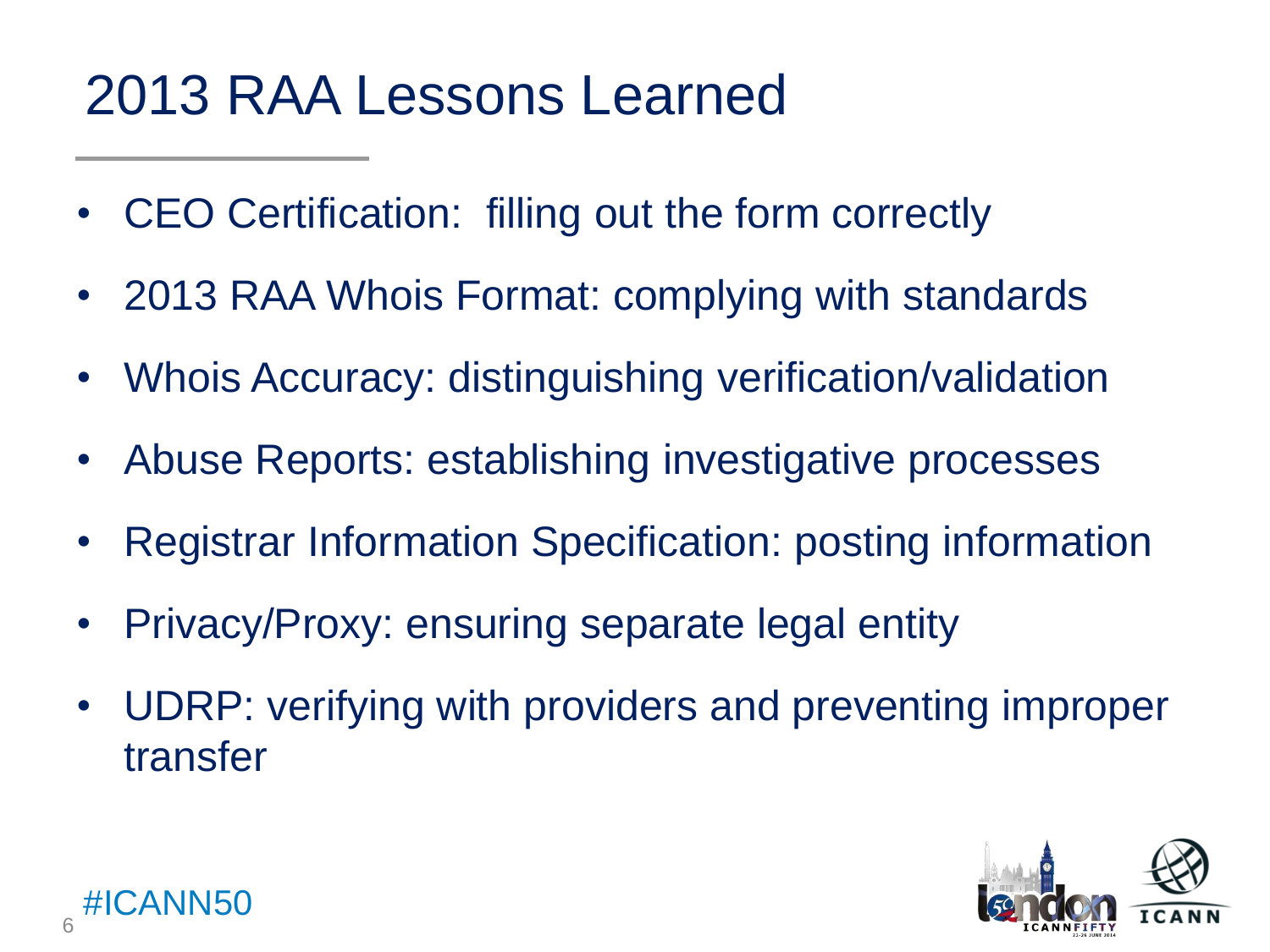## **Whois Accuracy Program Specification** Whois Inaccuracy Verification & Validation

- If valid complaint, registrar must verify or re-verify email address of Registered Name Holder ("RNH") and if different, Account Holder ("AH")
- The domain must be suspended or registrar must provide proof of manual verification
- 1st notice response deadline remains 15 business days
- Beginning with the 2nd notice, ICANN will inquire why registrars did not suspend or delete registrations



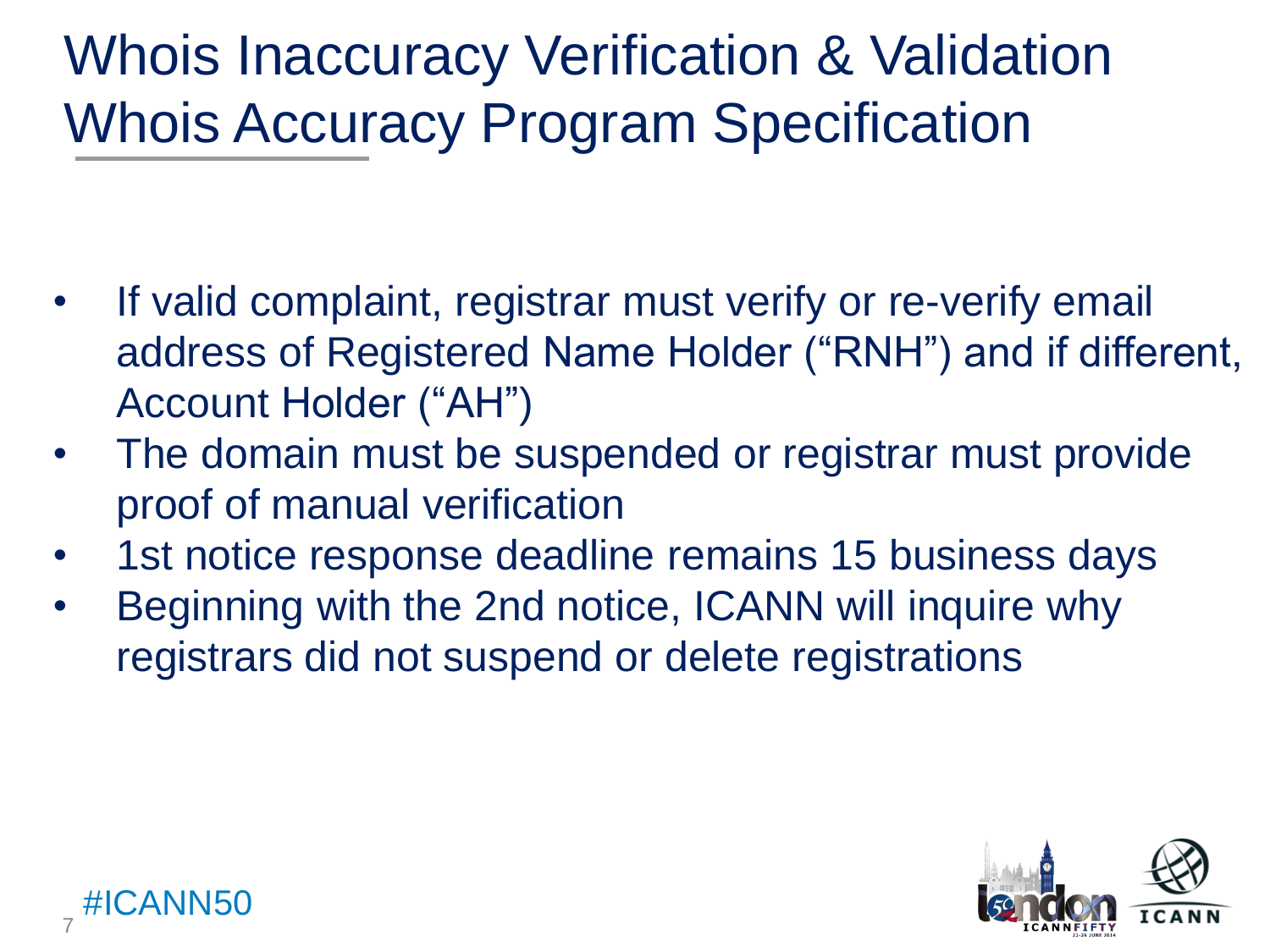## Section 3.18 of the 2013 RAA Abuse Reports Requirements

- Registrars must take reasonable and prompt steps to investigate and respond appropriately to any reports of abuse
- Law enforcement reports: can be from any applicable jurisdiction once designated by a registrar's local government
- Registrars must include abuse email & phone number in Whois output
- Abuse email address must be conspicuously on website, and cannot be a web form
- Registrars cannot require a court order to investigate reports of abuse, unless they inform ICANN of a specific local law or regulation

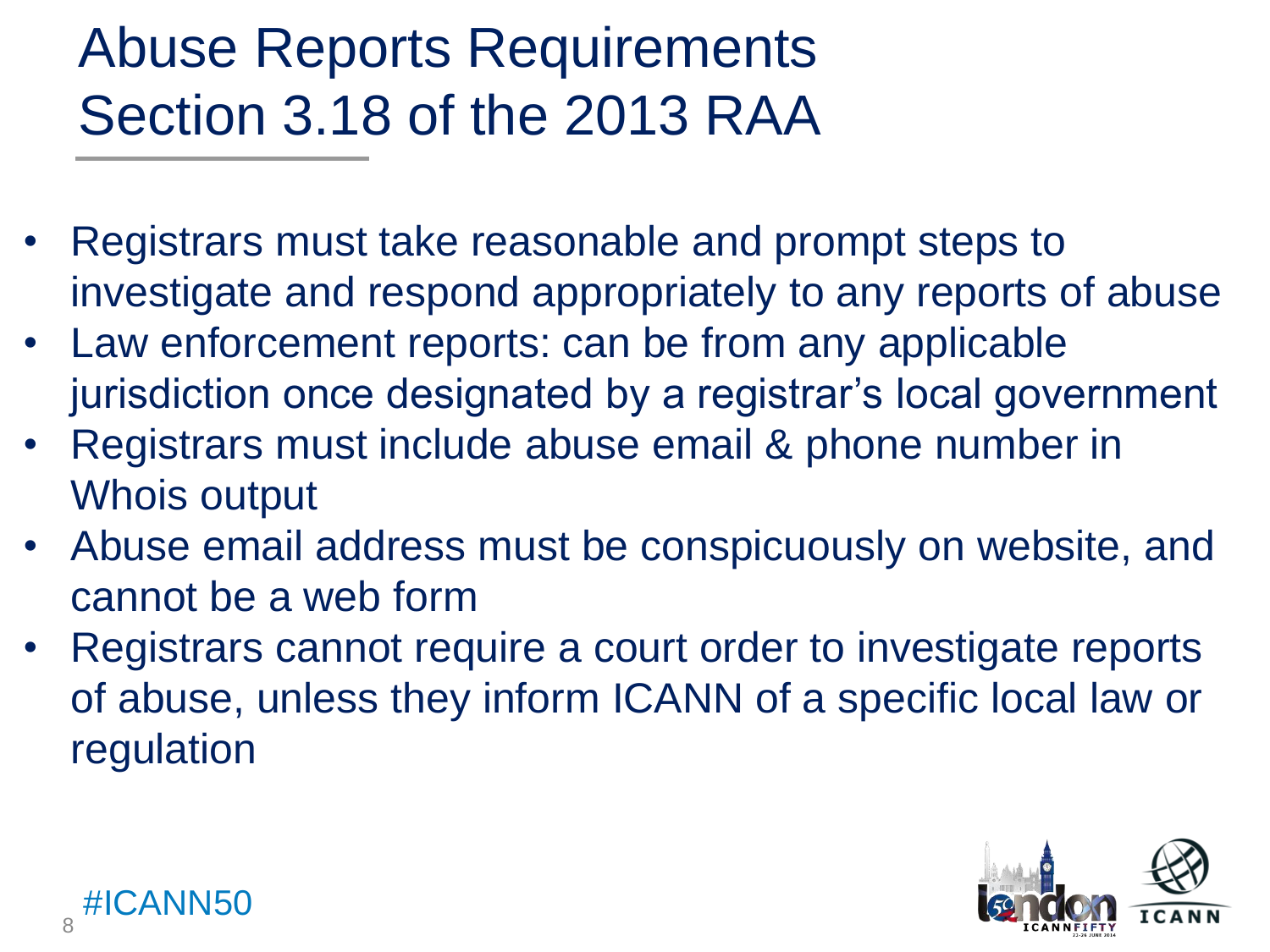## General UDRP Issues

- Registrar not responding to verification requests from service providers
- Complexity of matters involving "mutual jurisdiction"
- Complainants not providing information for registrars to update Whois
- Registrars transferring names during proceedings or instead of implementing Decision
- ▶ Process Improvement Note: in June 2013 ICANN reached out to UDRP providers to instruct them to file formal complaints rather than emailing staff directly.



9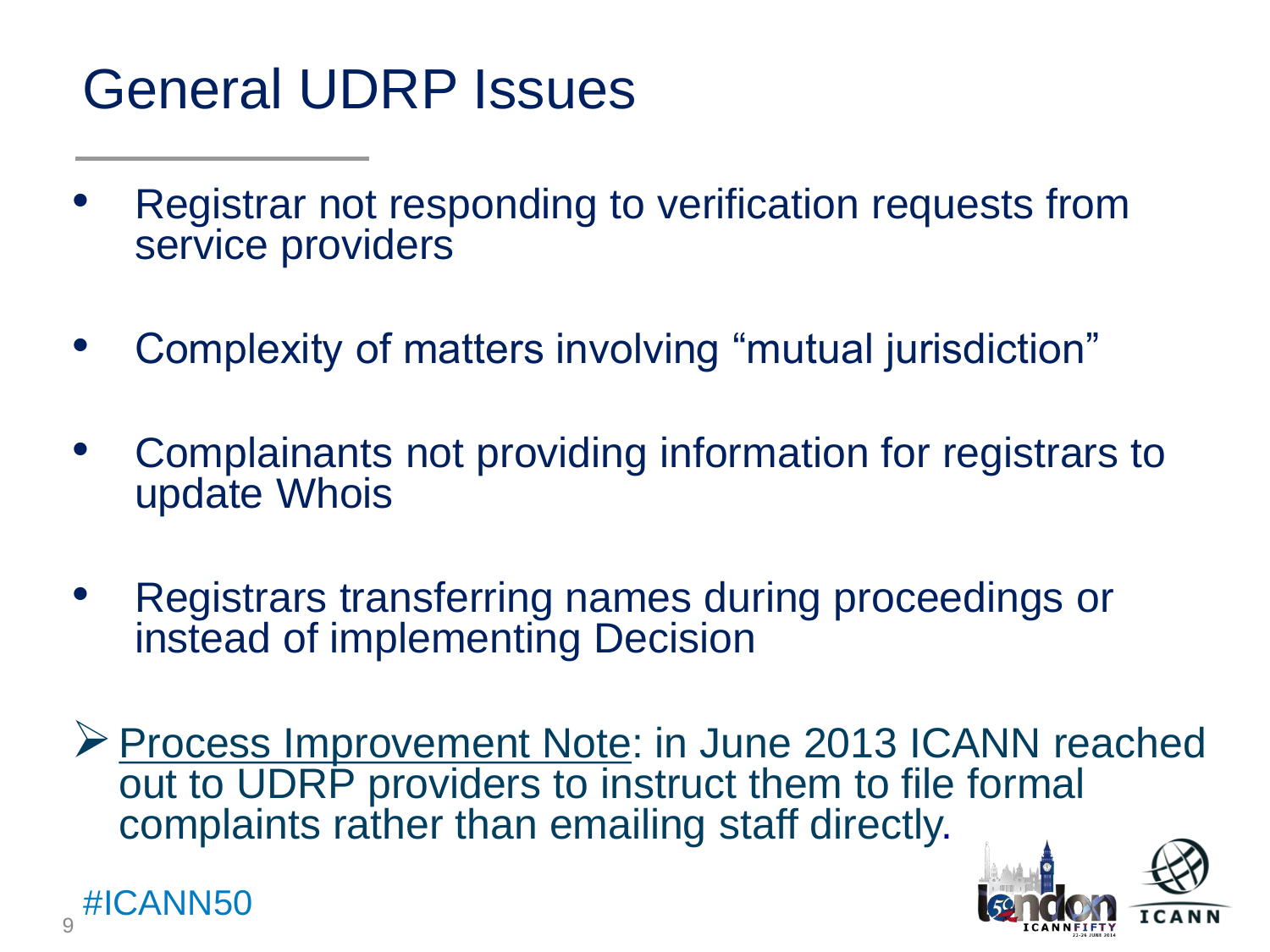#### **D** Deceptive Notices

- Increased complaints for allegedly deceptive transfer and renewal notices
- Emails sent to registrants who never requested transfer or renewal
- Emails require action and ask recipient to contact current registrar or complete transfer/renewal by:
	- clicking on link to complete transfer/renewal
	- obtaining AuthInfo code and unlocking domain name
- Notices may violate RAA and Registrants' Benefits and **Responsibilities**



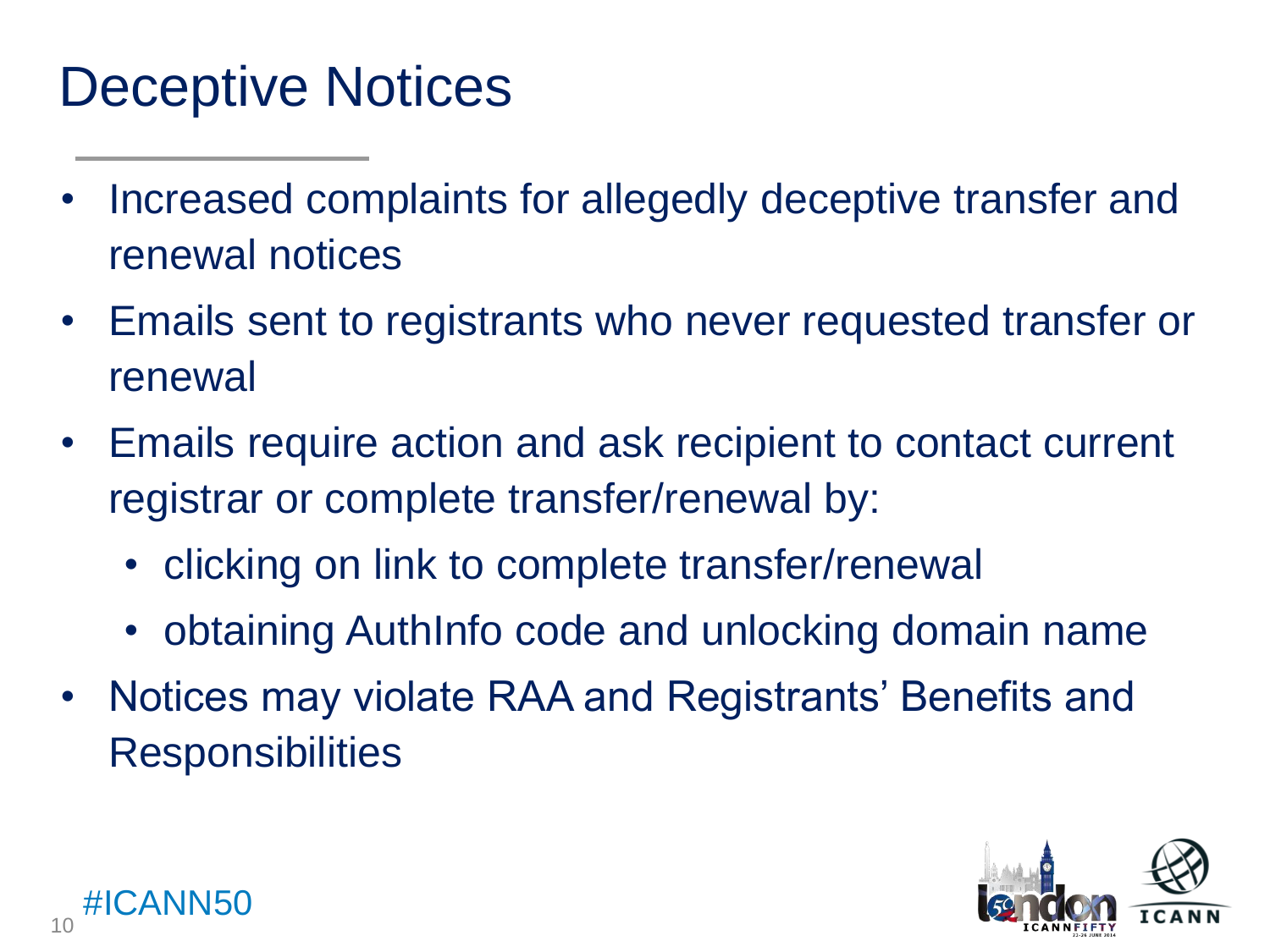## New Registry Agreement Lessons Learned

- Trademark Clearinghouse Rights Protection Mechanism Requirements:
	- Allocation of domain names before Sunrise
	- Failure to send LORDN timely
- Abuse Contact Data: Failure to comply with website posting
- Public Interest Commitment: Missing mandatory provision in RRA
- End-User Zone File Access: Delayed response/invalid denial
- Data Escrow: Missing registry operator's notification
- Submission of Monthly Reports requirements



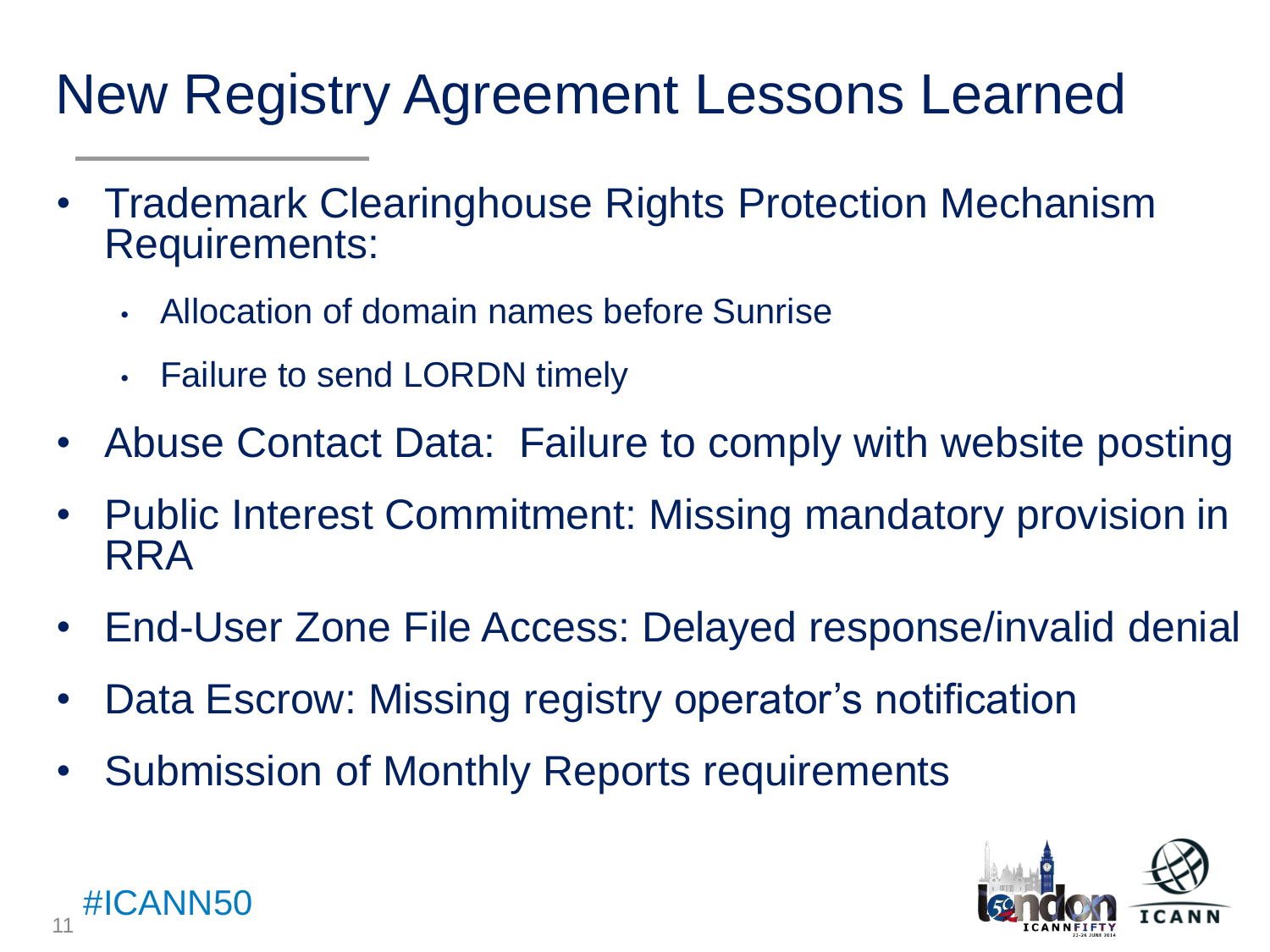#### Text Risk and Audit Program

#### **Three-Year Audit Program**

#### **Year-2 of the Three-Year Audit Program**

- launched 14 October 2013
- Selected one third (1/3) of the Registrars and Registries
- Five rollover registrars from Year-1
- Excluded the Year-1 audited list

#### **New Registry Audit Program**

- Audit Program scope developed
- Conducted three outreach sessions with Registries

### **Internal Audit**

- Conducted in July 2013 to assess compliance with the process and procedures
- 45 total controls were in scope
- 8 findings were identified and corrected by the September 2013



#ICANN50 12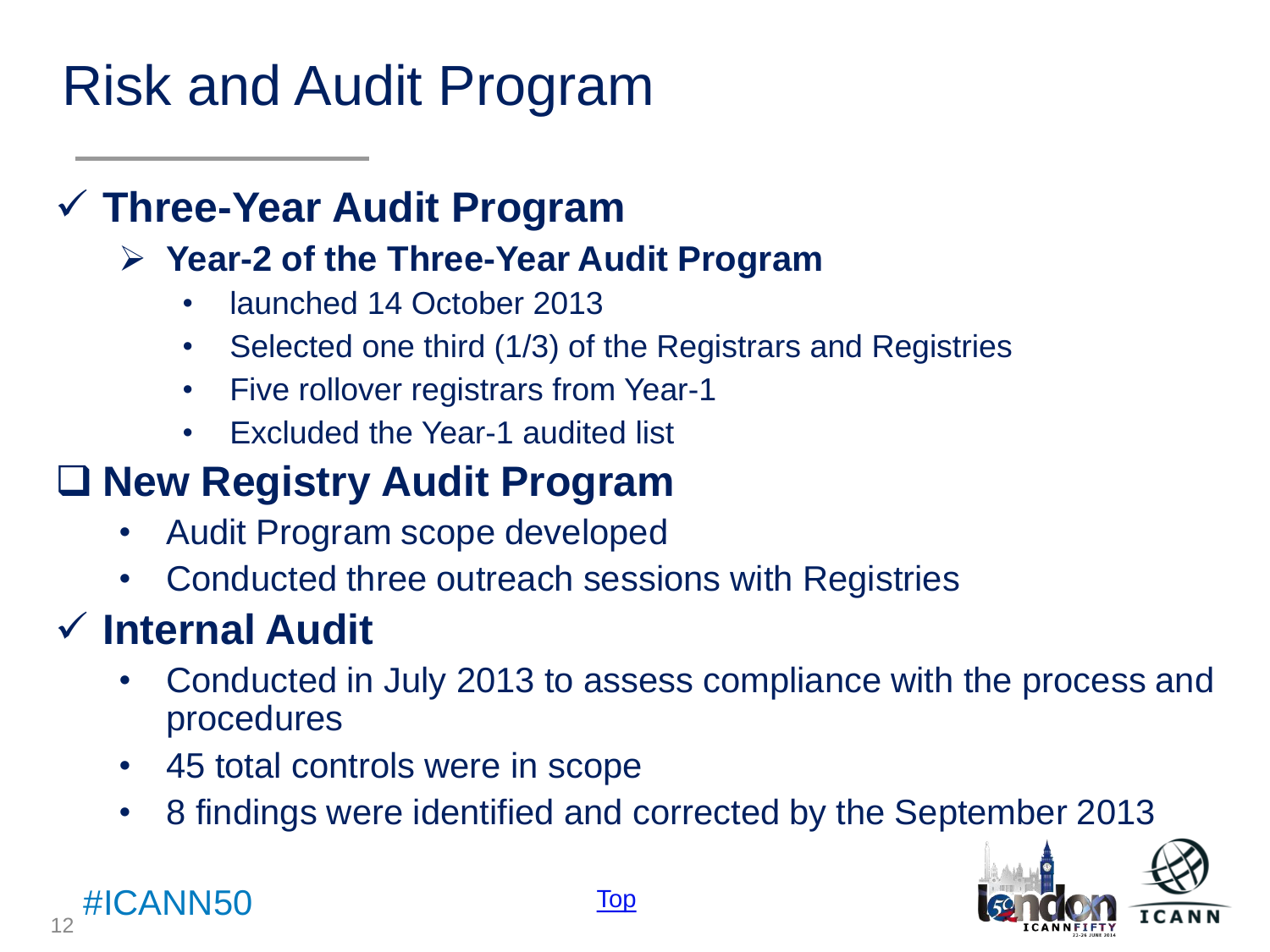# **Thank You**

Please send general questions: To: **[Compliance@icann.org](mailto:Compliance@icann.org)** Subject line: **ICANN50 IPC**

#ICANN50 **Wednesday 25 June 2014 Contractual Compliance Outreach Session 9:30 – 11:00 Location: Windsor Suite**

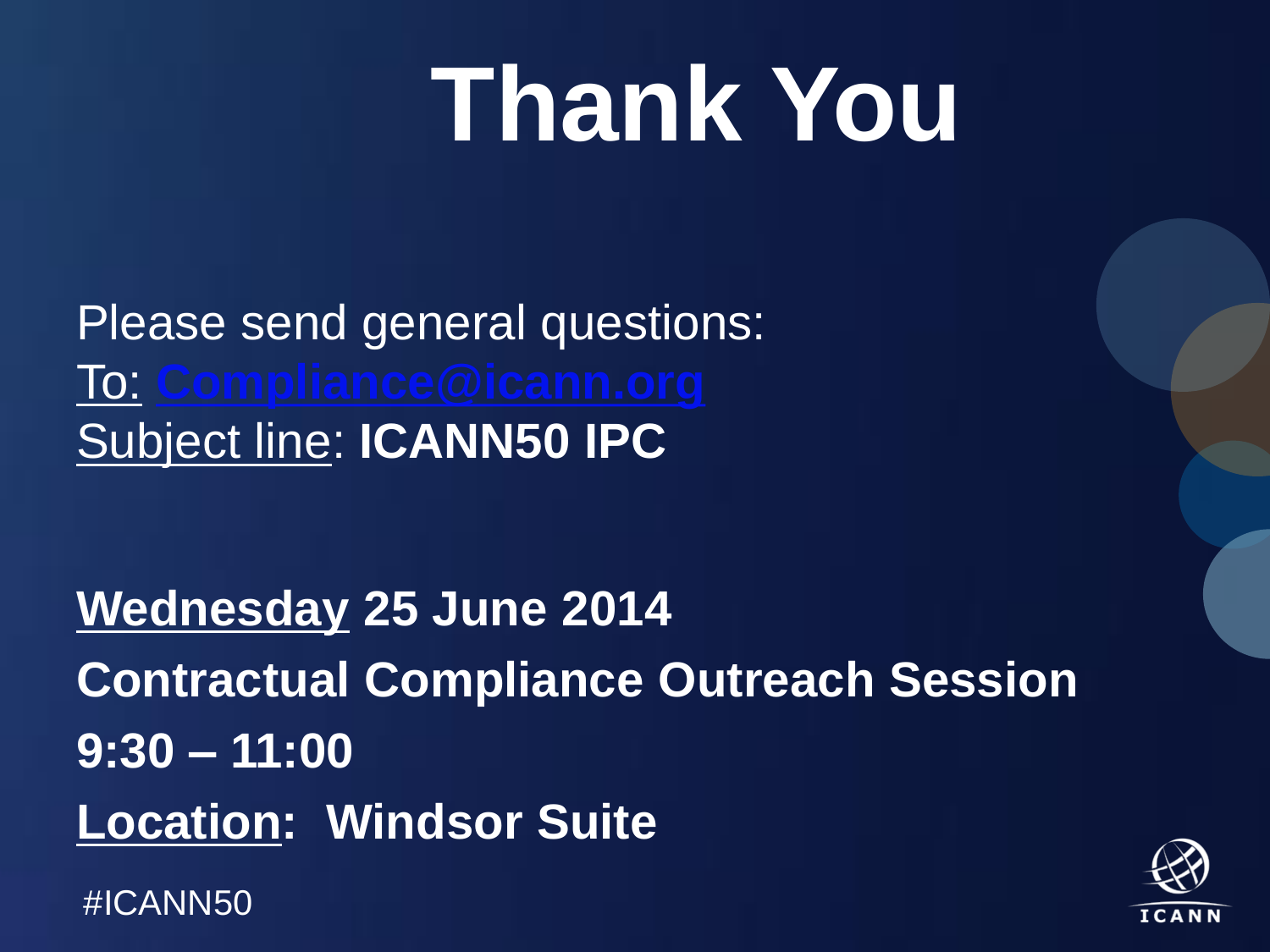## Consideration – Summary (1/2) Registry Agreement Provisions under

| <b>Registration Agreement Articles</b>                                                                                                  | <b>Test Objective</b>                                                                                            |
|-----------------------------------------------------------------------------------------------------------------------------------------|------------------------------------------------------------------------------------------------------------------|
| 1.3 Representations and Warranties. 1.3 (a) ii.                                                                                         | Registry Operator is still in good standing since<br>application process                                         |
| 2.2 Compliance with Consensus Policies and<br><b>Temporary Policies</b>                                                                 | To obtain an assurance that Registry is complying<br>with all Consensus Policies - AGP (Add Grace Policy)        |
| 2.3 Data Escrow; Specification 2; PART B Legal<br><b>Requirements</b>                                                                   | Content of the escrow deposits are per the contract                                                              |
| 2.4 Monthly Reporting; Specification 3                                                                                                  | To ensure the monthly Per-Registrar Transactions<br>Report accurately represents the number of active<br>domains |
| 2.5 Publication of Registration Data (Whois);<br><b>Specification 4</b>                                                                 | Availability and following Specification 4 (Section 1.4)                                                         |
| 2.6 Reserved Names; Specifications 5                                                                                                    | Names that Registry Operators are obligated to<br>reserve are actually reserved                                  |
| 2.7 Registry Interoperability and Continuity; Spec<br>6.2.2 Name Collision Occurrence Assessment<br>(Blocked Second Level Domain Names) | Names that Registry Operators are obligated to block<br>are actually blocked                                     |